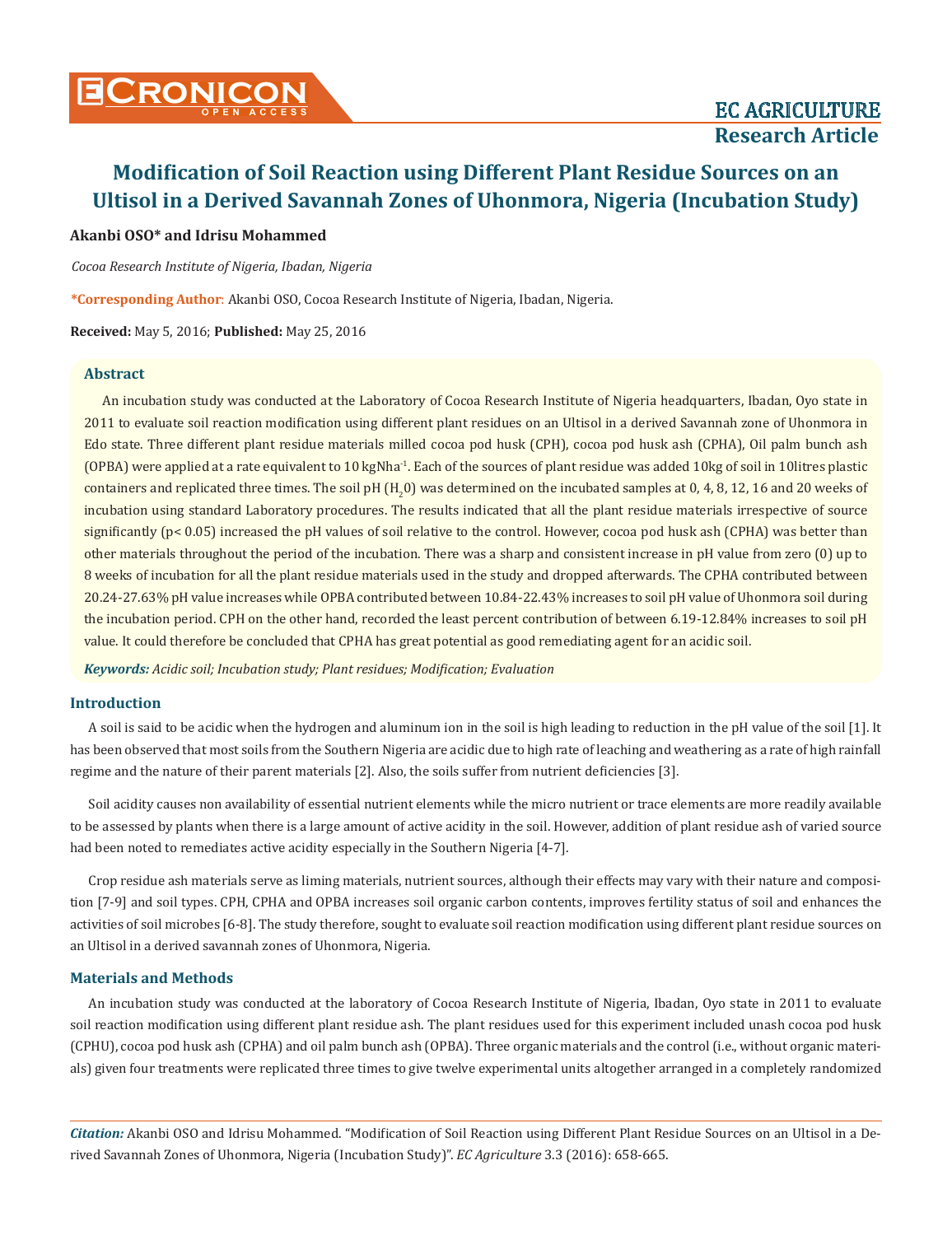design (CRD). Approximately 50g of soil (which included 40g top soil + 10g of river sand) sieved to pass through 2 mm sieve were weighed into each of the 72 sterilized plastic cup and 1.25g of each organic material was added into the plastic cup corresponding to each row except for the control plastic cups. The content of each sterilized cups were throughly mixed together, the containers were clearly labeled. Distilled water was added periodically to keep the sterilized plastic containers and the contents at 60% field capacity at all times. Watering was carried out twice weekly. The sterilized cups were allowed to remain on the laboratory bench at room temperature for twenty weeks. Three cups were retieved per row at 1<sup>st</sup> day, 4<sup>th</sup> week, 8<sup>th</sup> week, 12<sup>th</sup> week, 16<sup>th</sup> week and 20<sup>th</sup> week after treatment application.

#### **Organic Materials Collection and Preparation**

The Oil palm bunch and Cocoa pod husk were collected from the Oil palm plantation and cocoa processing unit of the Cocoa Research Institute of Nigeria, Ibadan. The organic materials were sun dried and later burnt into ashes to get the Cocoa pod husk and Oil palm bunch ash (CPHA and OPBA), the unash cocoa pod husk (CPHU) was produced by milling the dried husk using Glen Cremson Mill.

#### **Soil Sample Collection and Processing**

Prior to the commncement of the incubation study, soil samples were collected from a highly leached, degraded and acidic soil, airdried, crushed and sieved to pass through a 2 mm sieve and prepared for a routine laboratory analysis. Particle size analysis was conducted using a Bouyouocos hydrometer method as described by [10]. The values of the soil separate obtained were then used to determine soil texture using USDA textural triangle. Flame photometry was used to determine potassium and sodium contents while EDTA titration method was used to Calcium and Magnesium [11]. Organic carbon was determined using Walkley-Black wet combustion method [12]. The samples were treated with potassium dichlomate and sulphuric acid and then titrated against ferrous-sulphate. Total nitrogen was determined using Micro kjedahl digestion distillation method [13]. Available phosphorus was determined using Bray No. 1 method [14]. The changes in pH at each stage of releases was determined in water at a of 1:2 (Soil/Water) using a pH meter with glass electrode as described by [13].

#### **Results and Discussion**

| <b>Soil properties</b>         | Unit                       | <b>Critical level</b> | <b>Ibadan</b> | Uhon-<br>mora |  |  |  |
|--------------------------------|----------------------------|-----------------------|---------------|---------------|--|--|--|
| Chemical properties            |                            |                       |               |               |  |  |  |
| pH (H <sub>2</sub> O)          |                            | $5.0 - 6.5$           | 5.11          | 5.53          |  |  |  |
| Organic C                      | $gkg^{-1}$ soil            | 30.0                  | 11.05         | 14.95         |  |  |  |
| Nitrogen                       | $gkg^{-1}$ soil            | 1.0                   | 0.60          | 0.70          |  |  |  |
| Available P                    | $m$ gkg <sup>-1</sup> soil | 10.0                  | 4.61          | 3.56          |  |  |  |
| Calcium                        | $cmolkg-1$ soil            | 50.0                  | 7.15          | 6.37          |  |  |  |
| Magnesium                      | $cmolkg-1$ soil            | 0.8                   | 0.60          | 0.73          |  |  |  |
| Potassium                      | $cmolkg-1$ soil            | 0.30                  | 0.59          | 0.41          |  |  |  |
| Sodium                         | $cmolkg-1$ soil            |                       | 0.51          | 0.67          |  |  |  |
| $\mathrm{Al}_{3}$ <sup>+</sup> | $cmolkg-1$                 |                       | 0.13          | 0.10          |  |  |  |
| $H^*$                          | $cmolkg-1$                 |                       | 0.04          | 0.27          |  |  |  |
| <b>CEC</b>                     | $cmolkg-1$                 |                       | 8.85          | 8.18          |  |  |  |
| <b>BS</b>                      | $\frac{0}{0}$              |                       | 98.08         | 94.50         |  |  |  |

Table 1 shows initial analysis of nutrient content of the soil used for the incubation study and chemical composition of the various organic materials (CPHU, CPHA and OPBA).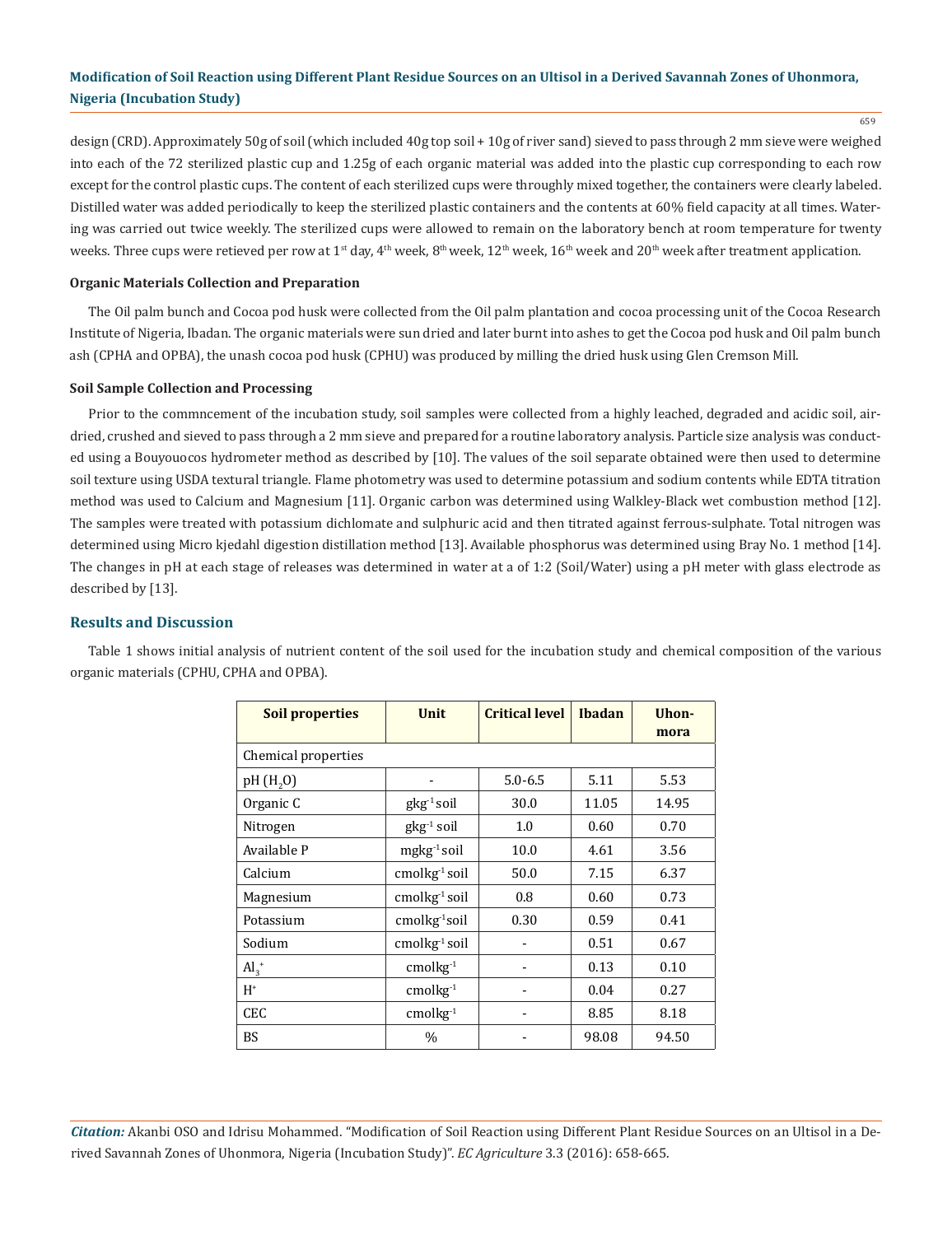| Physical properties |                 |  |        |        |  |  |
|---------------------|-----------------|--|--------|--------|--|--|
| Sand                | $gkg^{-1}$ soil |  | 113.00 | 152.85 |  |  |
| Silt                | $gkg^{-1}$ soil |  | 673.00 | 610.00 |  |  |
| Clay                | $gkg^{-1}$ soil |  | 214.00 | 237.15 |  |  |
| Textural class      | -               |  | SL     | SCL    |  |  |

| <b>Table 1:</b> Physical and Chemical Properties of Ibadan and Uhonmora Soil Prior to the Field Experiments. |
|--------------------------------------------------------------------------------------------------------------|
| SL= sandy loam; SCL= Sandy clay loam                                                                         |

The soil is acidic (5.49) deficient in N contents and organic carbon (OC) respectively.

The low level of total N in the soil could be attributed to rapid microbial activities leaching of nitrates and crop removal. The values for K, P and Ca were low and fall below the required value for sustainable tree crop production in Nigeria since they are lower than the critical level determined for optimal and profitable crop production. The acidic nature of the soil may be attributed to high rainfall which could have leached out basic cations from the soil surface, such soil condition can induce phosphate fixation and reduce the ability of microorganism to fix atmospheric nitrogen [15]. The low soil pH coupled with the deficiency of major nutrient elements in the soil agrees with the results of [16] that low soil pH or high soil acidity can reduce the availability of plant nutrients, this therefore, suggest that the soil requires nutrient supplementation and liming agents to correct the acidic nature and low soil fertility status of the soil.

The nutrient elements composition of the organic materials evaluated in the trial are presented in Table 2. The assay of the three organic residues materials revealed that the materials (CPHA, CPH and OPBA) contained varying amount of both macro (N, P, K, Ca, Mg) and micro nutrient elements (Fe, Mn, Zn, Cu, Na. etc.) based on the type of the materials in addition to the major nutrient elements possessed by most of the chemical fertilizers.

| <b>Properties</b>        | <b>Units</b>  | <b>CPH</b> | <b>CPHA</b> | <b>OPBA</b> |
|--------------------------|---------------|------------|-------------|-------------|
| Nitrogen (N)             | $\%$          | 2.35       | 0.10        | 0.06        |
| Phosphorus (P)           | $\frac{0}{0}$ | 0.19       | 1.00        | 0.80        |
| Potassium (K)            | $\%$          | 1.83       | 5.88        | 4.75        |
| Magnesium (Mg)           | $\%$          | 0.61       | 1.10        | 0.95        |
| Calcium (Ca)             | Ppm           | 0.79       | 4.17        | 2.79        |
| Manganese (Mn)           | Ppm           | 345.61     | 384.93      | 321.90      |
| Iron (Fe)                | Ppm           | 510.62     | 800.77      | 1300.41     |
| $\text{Zinc}(\text{Zn})$ | Ppm           | 34.47      | 87.98       | 70.37       |
| Sodium (Na)              | Ppm           | 88.76      | 230.92      | 384.38      |
| Copper (Cu)              | Ppm           | 41.95      | 101.94      | 80.38       |
| pH (H <sub>2</sub> O)    |               | 6.80       | 10.80       | 11.20       |
| pH (Kcl)                 |               | 6.10       | 10.60       | 11.00       |

*Table 2: Nutrient Composition of Organic Fertilizer Materials Used for the Study.*

CPH= cocoa pod husk; CPHA= cocoa pod husk ash; OPBA= oil palm bunch ash.

## **Macro Nutrients**

**Nitrogen (N):** The result of the analysis of the organic materials revealed that CPH, CPHA and OPBA contained nitrogen (N) at varying amount based on the types of the materials involved (Table 2). The CPH, CPHA and OPBA contain 2.35, 0.24, 0.10 and 0.06% N respectively. The N concentration in the materials was in order of CPH (2.35) > CPHA (0.10) > OPBA (0.06%).

*Citation:* Akanbi OSO and Idrisu Mohammed. "Modification of Soil Reaction using Different Plant Residue Sources on an Ultisol in a Derived Savannah Zones of Uhonmora, Nigeria (Incubation Study)". *EC Agriculture* 3.3 (2016): 658-665.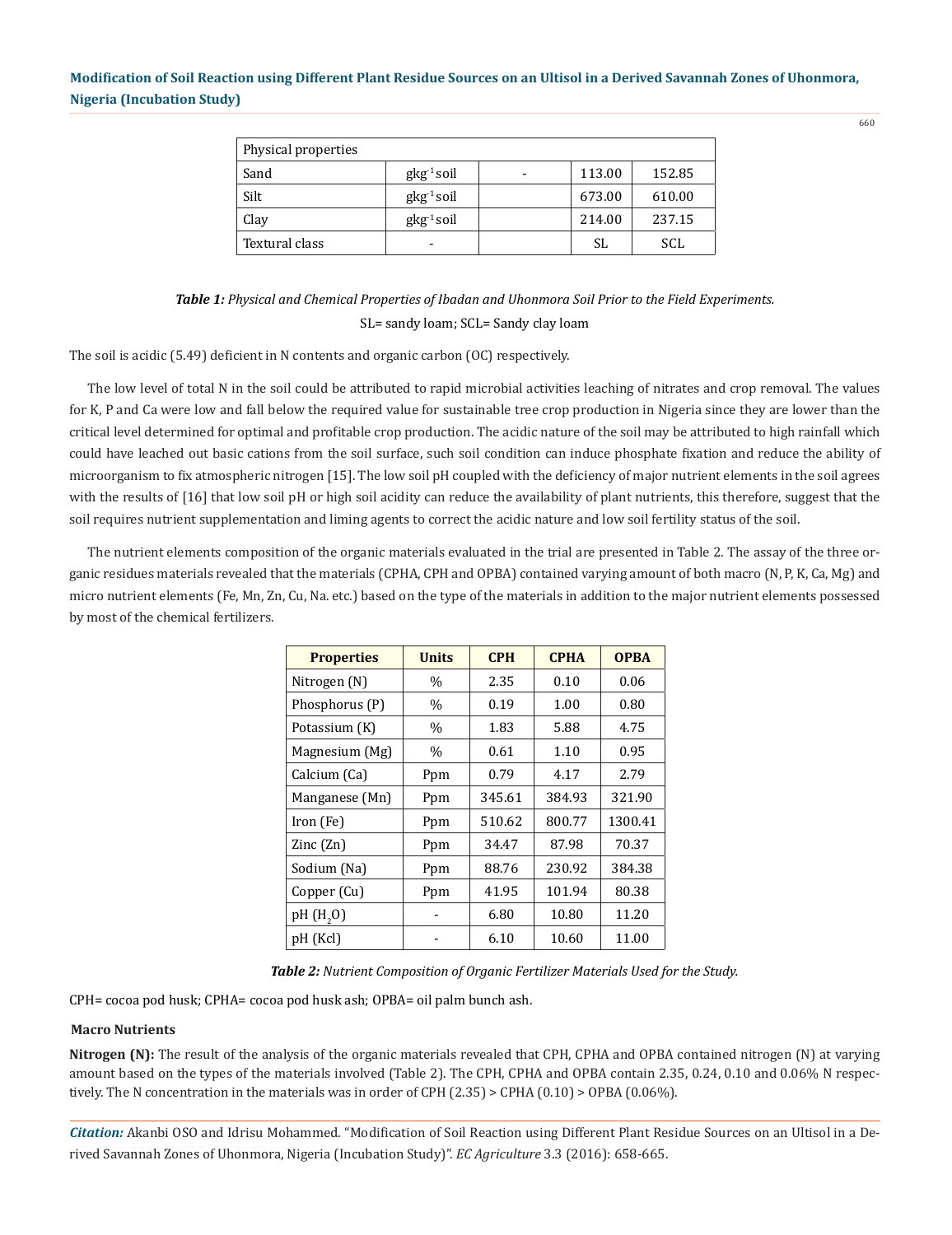The relatively lower N values of CPHA and OPBA compared to CPH may be due to the burning during which complete oxidation and volatilization occurred and resulted to loss of N as oxides (gases) with decomposition of phosphates, oxides and carbonates of cations hence, its valuable liming quantity. This result corroborates the findings of [17,18].

**Phosphorus (P):** The P values of the various organic materials ranged from 0.19-1.00%. The highest amount of P was recorded by CPHA; this was followed by OPBA (0.80%) while CPH recorded the least P (0.19%) values. The amount of phosphorus (P) in the organic materials was more in CPHA (1.00%) compared to the rest. The milled or unash cocoa pod husk (CPH) is lower in P value compared to the burnt or ash types (CPHA and OPBA). The relatively high P contents of CPHA and OPBA make both a good source of P supply to soils that are noted to be low and deficient in P and for high demanding crops respectively.

**Potassium (K):** The K concentration in the organic fertilizer materials ranged between 1.83-5.88%. The K concentration was higher in the CPHA compared to either OPBA or CPH. The order of K concentration in the materials in decreasing order is: CPHA (5.88%) > OPBA (4.70%) > CPH (1.83%). The K contents in the materials followed similar trend with the P contents.

**Calcium (Ca):** The Ca contents of the organic materials presented in Table 2 showed that CPH; CPHA and OPBA vary in the amount of Ca values in all the fertilizer materials. The Ca contents ranged from 0.79-4.19 ppm per kg soil, with the lowest value in the CPH (0.79ppm) compared to those of OPBA (2.79 ppm) and CPHA (4.19 ppm) respectively.

**Magnesium (Mg):** The Mg (1.10 ppm) was more concentrated in the CPHA than the OPBA and CPH which had 0.95 and 0.61ppm. The occurrence of all the various cations (Ca, Mg) is an indication that these materials will serve as a good liming material for remediating the slightly acidic nature of the soils used for the study.

The alkaline nature of the ashes and the presence of basic cations  $(Ca^{2+}$  and  $Mg^{2+})$  make them suitable as liming materials which will remediate the acidic nature of the soil. OPBA is relatively higher in Ca and Mg than CPHA and CPH while CPH is higher in OC and N relative to the CPHA and OPBA (Table 2). The C:N ratio values of 10.0 and 10.2 for OPBA and CPHA respectively are conducive enough for early mineralization of nutrients especially N for uptake by plant. Incorporation of organic amendments in form of CPH, CPHA and OPBA however, will help to raise the pH value of the soil since they are rich in both macro and micro nutrient elements [9].

#### **Micro Nutrients Content**

The Mn contents of the fertilizer materials used for the study ranged from 321.90-384.93 ppm per kg soil. The Mn is relatively higher in CPHA (384.93 ppm) compared to CPH (345.61 ppm) and OPBA (321.90 ppm). The Cu value of CPHA (101.84 ppm) is more than twice higher than what is found in the CPH (41.95ppm) and slightly higher than the value found in OPBA (80.38 ppm). The total Fe contents in the organic materials ranged from 510.62-1300.47 ppm. The Fe value in the OPBA (1300.47ppm) was higher compared with the other organic materials while zinc concentration was twice higher in CPHA (87.98 ppm) compared to CPH (34.49 ppm). The materials (CPHA; OPBA and CPH) therefore have the ability to meet the micro nutrients needs of Cocoa plants both in the nursery and on the field without necessarily in curring extra cost on chemical fertilizer which is scarce and expensive.

#### **Effects of organic materials (CPHA, CPH and OPBA) on pH change during the 20 weeks of incubation study**

The effects of the different organic materials on the soil pH change during the five months of the incubation study are presented in Figures 1-6. The organic materials (CPH, CPHA and OPBA) irrespective of source (s) increase the pH values of the soil significantly (p> 0.05) from the beginning of the study Figure 1 throughout the incubation periods relative to the control. Cocoa pod husk ash treated soil significantly (p< 0.05) increased the soil pH values (7.6) relative to the control (5.5) and other organic materials. This was followed by OPBA and CPH respectively with mean pH values of 7.09 and 6.31. The increases observed in the soil pH may probably because of basic cations contained in the ash materials which could have served as buffer against acidification of individual soil medium. These observations were consistent with the views of [5,19-21]. Similar responses were observed with the organic materials at 4th, 8th, 12th, 16th and 20th weeks of incubation Figures 2-6. Comparably with the control and the rest, CPHA maintained the highest mean pH values although the pH values dropped across the materials at the 12th week of incubation while control on the other hand, recorded the least pH value.

*Citation:* Akanbi OSO and Idrisu Mohammed. "Modification of Soil Reaction using Different Plant Residue Sources on an Ultisol in a Derived Savannah Zones of Uhonmora, Nigeria (Incubation Study)". *EC Agriculture* 3.3 (2016): 658-665.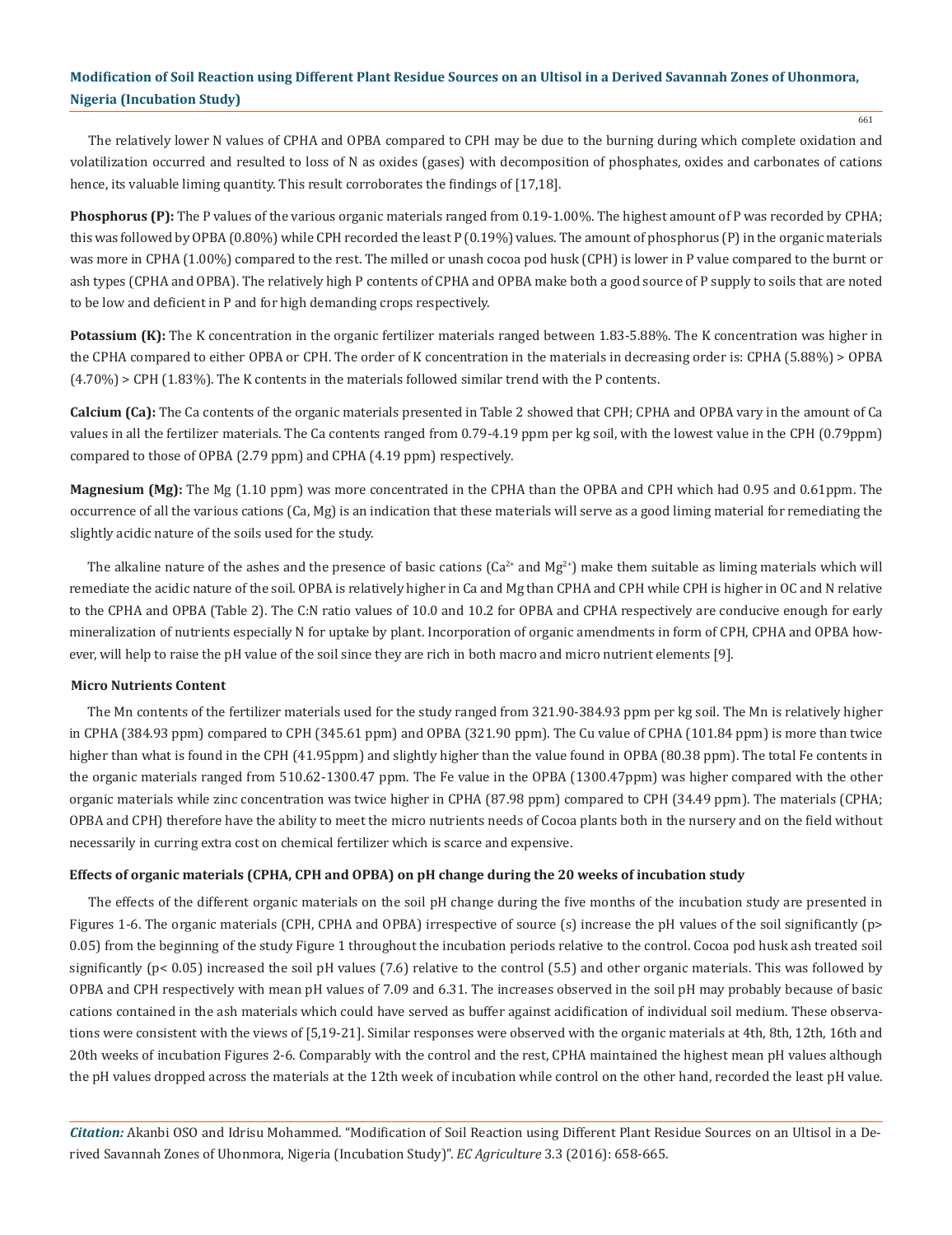662

The CPHA reaches its peak mean pH value of 7.78 at 4WAI and drops afterwards while, OPBA and CPH reached peak values at 20WAI and 8WAI respectively. The increases were in the following order: CPHA > OPBA> CPH> Control. Generally, at each period of pH determination, the values for the organic materials treated soils were significantly  $(p < 0.05)$  higher than those obtained from control.



*Figure 1: Effects of Ash on soil pH (Water) at 1st day of incubation. CTRL= Control; CPH= Milled Cocoa Pod Husk; CPHA= Cocoa Pod Husk Ash; OPBA= Oil Palm Bunch Ash.*



*Figure 2: Effects of Ash on soil pH (Water) at 4 weeks of incubation. CTRL= Control; CPH= Milled Cocoa Pod Husk; CPHA= Cocoa Pod Husk Ash; OPBA= Oil Palm Bunch Ash.*



*Figure 3: Effects of Ash on soil pH (Water) at 8 weeks of incubation. CTRL= Control; CPH= Cocoa Pod Husk; CPHA= Cocoa Pod Husk Ash; OPBA= Oil Palm Bunch Ash.*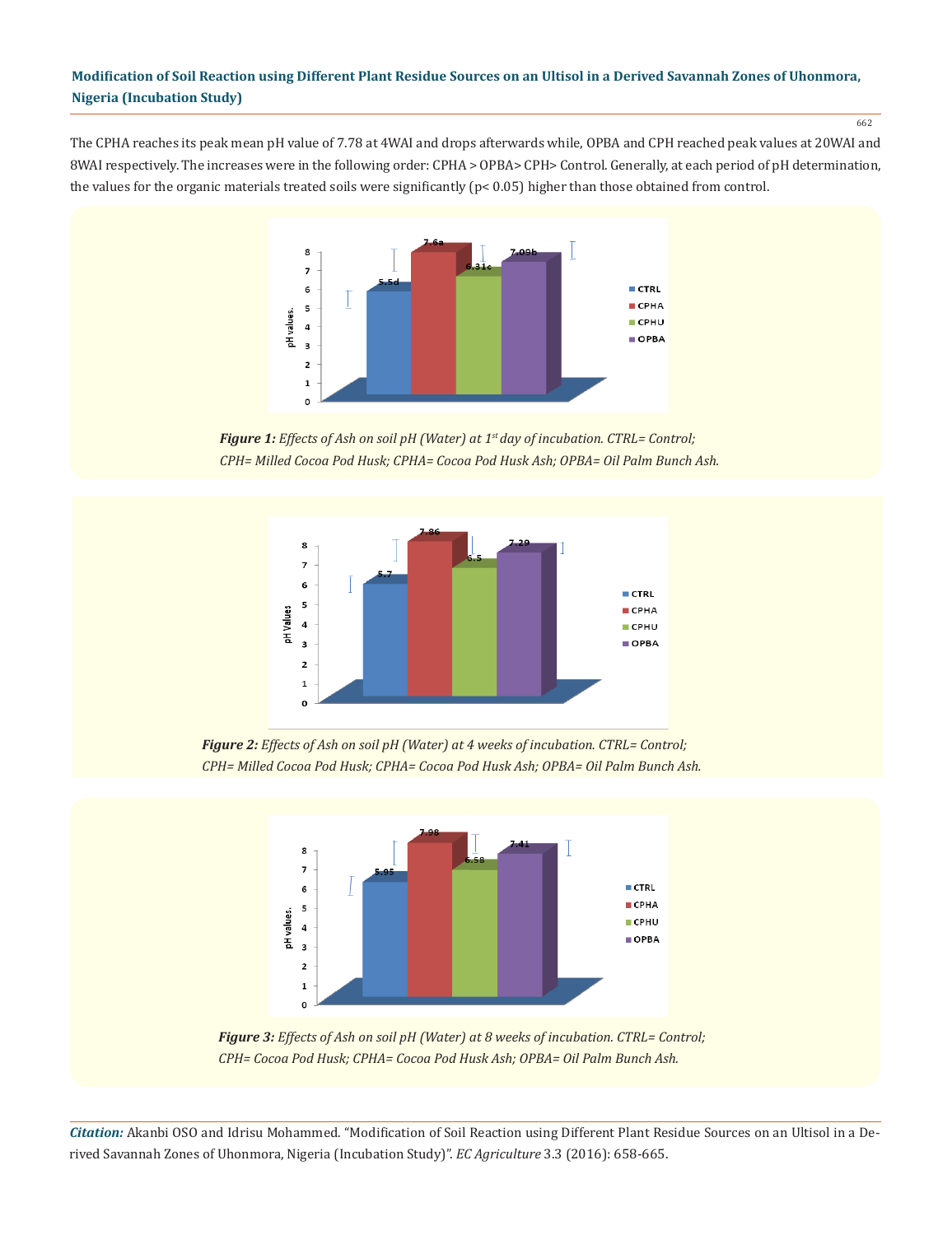663



*Figure 4: Effects of Ash on soil pH (Water) at 12 weeks of incubation. CTRL= Control; CPH= Milled Cocoa Pod Husk; CPHA= Cocoa Pod Husk Ash; OPBA= Oil Palm Bunch Ash.*



*Figure 5: Effects of Ash on soil pH (Water) at 16 weeks of incubation. CTRL= Control; CPH= Cocoa Pod Husk; CPHA= Cocoa Pod Husk Ash; OPBA= Oil Palm Bunch Ash.*



*Figure 6: Effects of Ash on soil pH (Water) at 20 weeks of incubation. CTRL= Control; CPH= Milled Cocoa Pod Husk; CPHA= Cocoa Pod Husk Ash; OPBA=Oil Palm Bunch Ash.*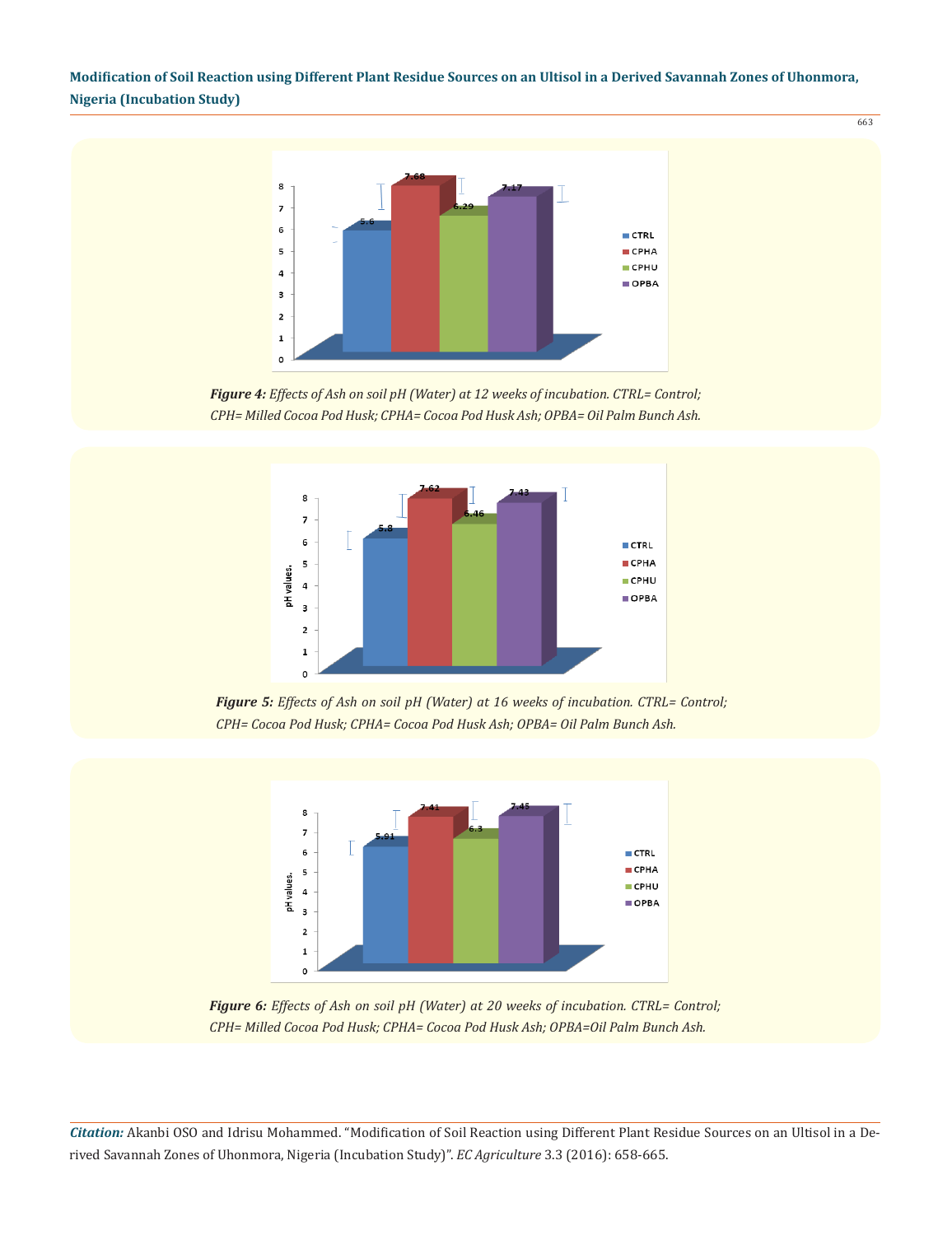# **Bibliography**

- 1. Chude VO., *et al.* "Soil reaction and its effect on nutrient availability". Hand book on soil acidity and use of agricultural lime in crop production (2005): 24pages.
- 2. Ojeniyi SO., *et al.* "Soil plant Nutrients and Maize performance as influenced by Oil palm bunch ash plus NPK fertilizer". *Journal of American Science* 6.12 (2010): 456-460.
- 3. Owolabi O., *et al.* "Effect of wood ash on soil fertility and crop yield in south West Nigeria". *Nigerian Journal of soil science* 13 (2003): 55-60.
- 4. Ewulo BS., *et al.* "Effect of Urea and saw dust ash on soil and plant nutrient content and yield of Tomato. Proceedings of Annual Conference". *Agricultural Society of Nigeria* (SAN) (2008): 150-153.
- 5. Nwite JC., *et al.* "Maize production and chemical properties of an ultisol amended with different ash sources in Southern Nigeria". *Nigerian Agricultural Journal* 1 (2009): 65-72.
- 6. Adejobi KB., *et al.* "Comparative effect of NPK fertilizer, Cowpea pod husk ash some tree wastes on soil, leaf chemical properties and growth performance of cocoa *(Theobroma cacao L)*". *African Journal of Plant Science* 8.2 (2014): 103-107.
- 7. Akanbi OSO., *et al.* "Comparative effects of cocoa pod husk and Oil palm bunch ash on nutrient uptake, growth and dry matter yield of cocoa (*Theobroma cacao*) in Ibadan, Southwest Nigeria". *Agricultural Sciences* 5.11 (2014): 1046-1052.
- 8. Akanbi OSO and Ojeniyi SO. "Effects of Siam weed mulch on soil properties and performance of Yam in Southwest Nigeria". *Nigerian Journal of Soil Science* 17 (2007): 120-125.
- 9. Akanbi OSO., *et al.* "Growth response of Cashew of cashew seedlings to applied organic fertilizer of animal and plant origin on degraded soil in Ibadan, Southwest, Nigeria". *International Journal of Agricultural Science and Soil Science* 3.3 (2013): 93-98.
- 10. Gee GW and JW Bander. "Particle size analysis. In: Methods of soil Analysis (edition) No 9". *America Society of Agronomy, Maid son, Wincons in* (1986).
- 11. Mclean EO. "Aluminum. In: CA Black (edition) Methods of soil analysis". *American society of Agronomy monograph* 9 (1967).
- 12. Walkley A and Black I A. "Determination of organic carbon in soils". *Soil Science* 37 (1934): 29-38.
- 13. Jackson ML. "A. S. A. Monograph No. 9. Methods of soil Analysis". (1965): 45.
- 14. Bray RH and Kurtz LT. "Determination of total organic and available forms of P in soils". (1945): 427.
- 15. Gbadegesin AS., "Variations in soil properties on Cassava production in Coastal areas of Southern Cross River state, Nigeria". *Journal of Geography and Geology. Canadian Center of Science and Education* 3.1 (2011): 94-103.
- 16. Crawford TW., *et al.* "Solving Agricultural problems related to soil acidity in Central Great Lake region". (2008).
- 17. Ajayi CA., *et al.* "Comparative effect of cocoa pod husk ash on root nutrient and growth of Kola seedlings". *International Journal of soil Science* 2.2 (2007a): 148-153.
- 18. Ajayi CA., *et al.* "Comparative effect of cocoa pod husk and NPK fertilizer on soil and root nutrient content and growth of kola seedlings". *International Journal of soil science* 2.2 (2007b): 148-153.
- 19. Ayeni LS., *et al.* "Comparative nutrients released from Cocoa pod husk ash, Poultry manure and NPK 20: 10:10 Fertilizer and their combination study". *Nigerian Journal of Soil Science* 18 (2008): 114-123.

*Citation:* Akanbi OSO and Idrisu Mohammed. "Modification of Soil Reaction using Different Plant Residue Sources on an Ultisol in a Derived Savannah Zones of Uhonmora, Nigeria (Incubation Study)". *EC Agriculture* 3.3 (2016): 658-665.